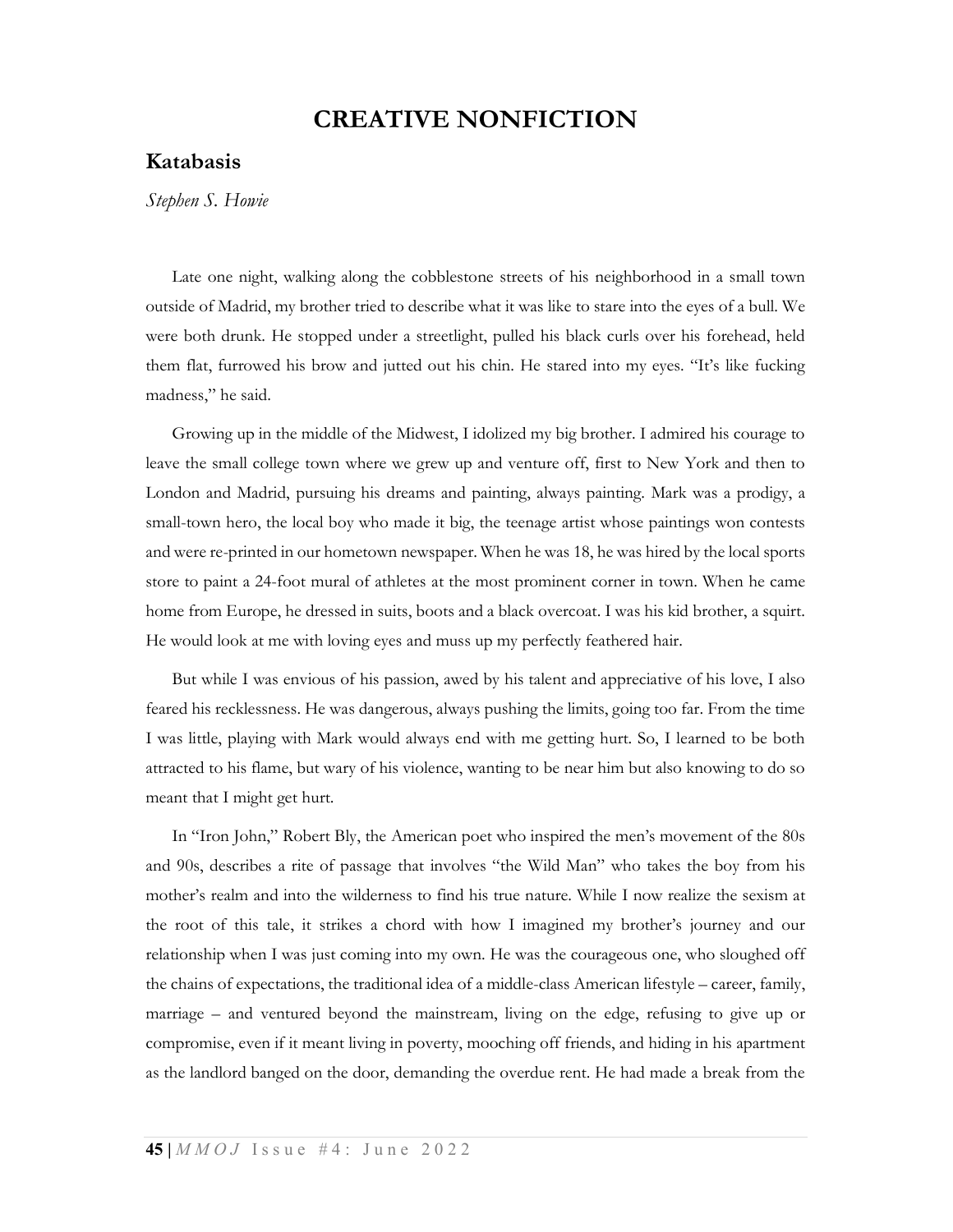predictable to pursue his passion as an artist. He was venturing willingly and willfully through the fall that Bly describes, what the Greeks call "katabasis," a trip to the underworld.

As I started to forge my own way in the world, I envied Mark's freedom and regretted my own careful choices that moved me slowly up the ladder as a newsman, a general assignment reporter and a wire service grunt, writing radio feeds on the hour and chasing a different story every day. Once, after I ranted about being an underpaid reporter, Mark cut me off.

"Jesus, relax, Stephen," he said. "You're perfect."

I could hear the criticism behind that compliment. I had not strayed far enough from the nest to really discover my passion or face my demons. While Mark was the prodigy, I was the perfect son. I earned straight As in high school and college, filed my own taxes every year at H&R Block, saved money from my meager salary, and fretted about the decline of my latest long-term relationship. Meanwhile, my brother was living in the moment. He squatted in vacant apartments, pursued the most beautiful woman in every bar, cursed the inept defense of his favorite football club and stumbled home with his comrades, arm in arm. He had his wounds and reveled in them the way Bly celebrates the despair of men.

When I visited Mark in Spain, we sat in the enclosed garden at his apartment in Colmenar Viejo, a small town outside of Madrid, eating squares of honeydew melon wrapped in paper-thin slices of jamon, sipping Modelo Especial and flipping through copies of "6 Toros 6." The magazine featured colorful spreads of Spanish matadors, heads cocked to the side as they leaned forward and guided massive black bulls passed their bodies and toward a red cape held out beside them. My brother showed me his favorite photos, a bull leaping over a plaza wall into the stands as the crowd scattered, a matador hooked by his inner thigh and turned upside down, grasping the bull's giant head as it trotted across the sand.

Mark had a pair of horns he had me hold so he could practice passes, guiding me toward a cape and then swinging me around him, hips pushed forward, spinning to an imaginary crowd and raising his free arm to recognize their imagined applause.

One day, we drove with his friend, Jose, the banderillero, to a bullfight in a tiny town called Mira Flores. We watched at eye level from behind barriers on the plaza sand as bulls not deemed worthy of the facing the matador were released into the ring. They trotted out one at a time, heads raised, searching at first for an escape route and then for something to charge. If my brother felt good about the bull, he stepped out from behind the barricade with his cape and did passes, while the crowd of drunken Spanish men cheered, "Ole!"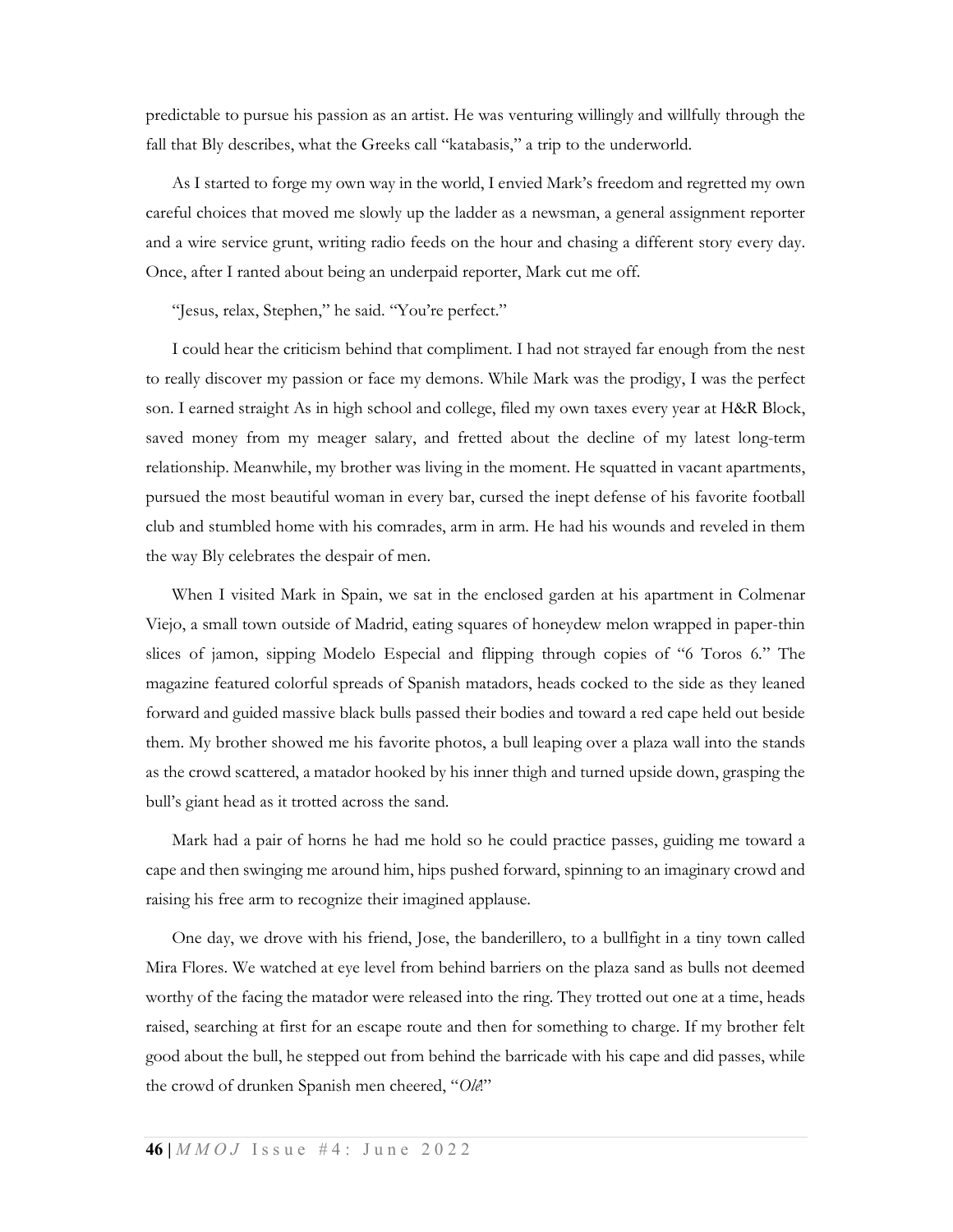

In high school, Mark had been the star wrestler, his wild black hair divided into square patches by the crisscrossing white straps of his wrestling headgear. We would go to the varsity meets when I was a boy and pound our feet on the bleachers as they called his name with the rising cadence of a WWF emcee. Mark would usually pin his opponent within the first 10 to 15 seconds of the match. After the ref pounded the matt three times, he would spring up and everyone in the bleachers would cheer.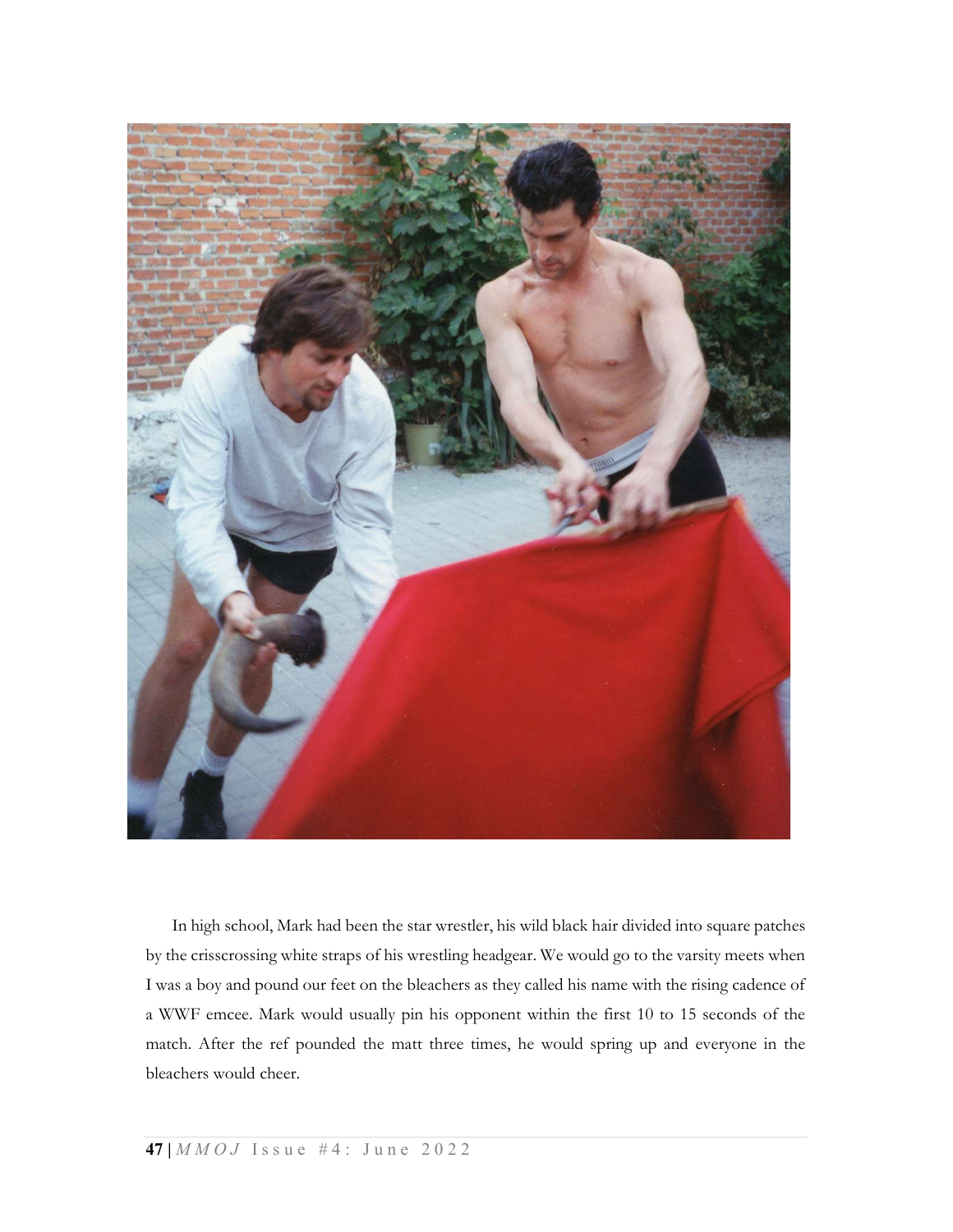Hoping to follow in my brother's footsteps, I joined a youth wrestling league in fourth grade. But I always found myself pitted against opponents on my own team at my own weight class who I could not seem to beat. The coach's son, with his red hair, freckles and taunting attitude, would tease me until I got mad. Then he would use my anger against me, let my momentum carry me to the matt, as he moved his body around behind me with the deliberateness of a spider encasing a struggling fly. Later, in high school, I found myself in the same weight class as a Greek Adonis. He was only a sophomore and I was a senior, which made it even more humiliating when, during wrestle-offs for a starting position, he pinned me while the rest of the team watched. Not long after that, I hyper-extended my back. The doctor said I could keep wrestling after physical therapy and rehab. I asked him not to include that on the note he was writing to my coach.

From wrestling, I followed my brother's path into football. I played center on the offensive line and went up against corn-fed farm boys 100 pounds heavier than me who growled before the start of every play. Don't get me wrong. I was far from Bly's image of the sensitive man. In fact, I reveled in the demonic violence of the game. In football, unlike wrestling, it was easier to disappear into the crowd, to have your own battles without being singled out.

Once, my brother, back from either London or Madrid, came to one of our Friday night home games. I was co-captain of the same team he played for eight years earlier. His football career ended when an offensive lineman clipped him from behind at the end of a play and broke his leg. Later that season, the local paper ran a black and white photo of my brother on crutches in his jersey yelling from the sidelines, still just as intense as he would have been if he were playing in the game himself, maybe more so.

At my game, eight years later, the punt snapper limped off the field midway through the third quarter with one arm hanging down lower than the other one – dislocated shoulder. The assistant coach, who had been a Navy SEAL in Vietnam and was rumored to have a metal plate implanted in his forehead, turned to the bench and shouted my name, "Howie!"

I had never snapped to a punter in a game. I went in, put my hands on the ball and looked back between my legs at the lone figure 15 yards behind me. He shouted, "Hut one! Hut two! Hike!" I pushed my hands back and watched as the ball sailed high over the leaping punter's outstretched hands. Then, everything went black. I woke up face down in the dirt with someone standing on my back. How long had I been out? I trotted to the sidelines and told my friend Chris I thought I had a concussion. "How many fingers am I holding up?" He asked.

Numbers, it seemed, were a problem. All the plays ended in a number that denoted where the running back was supposed to  $g_0$  – 1, 3, 5, 7, and 9 on one side of the ball, 0, 2, 4, 6, and 8 on the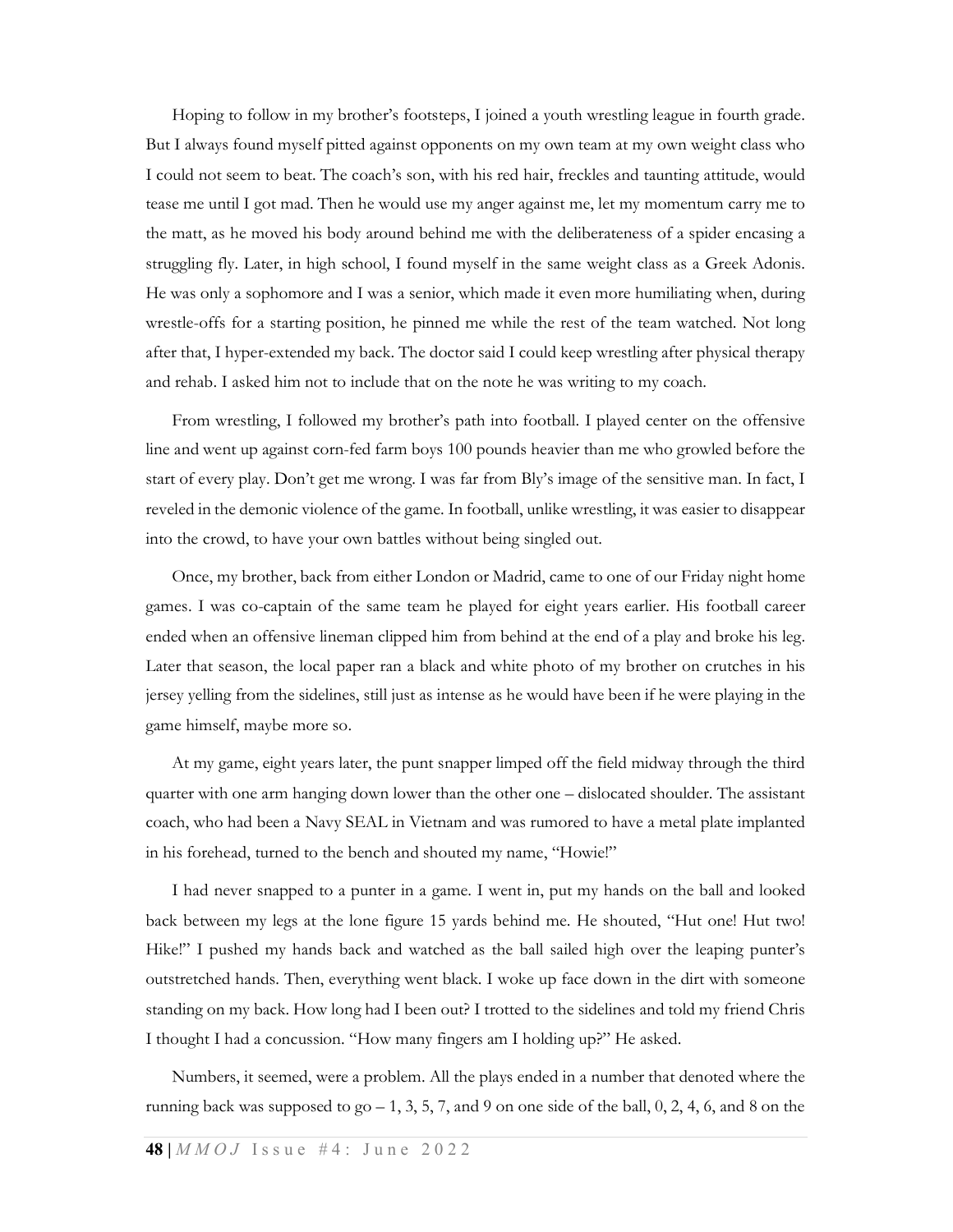other. For the life of me, I couldn't remember which side was odd and which was even. So, I blocked my guy straight ahead. For the whole game, I would go back to the huddle and no matter what the play was, I would block whoever was in front of me forward until the whistle blew.

After the game ended and I was walking back under the stadium steps toward the high school, Mark appeared at the edge of the railing calling my name. He was worked up. "You made that touchdown!" He held up his hands to show the way I had jacked up the nose tackle, pushing his fingers together and up. "The running back ran right by you," he shouted. I had my helmet off and steam was rising from my wet hair. I realized that I had done something important and my big brother was proud of me, but for the life of me I could not remember the play. That night, mom's friend who was a nurse came over. She checked my eyes, diagnosed me with a mild concussion, and put a cool towel on my forehead. I lay back on the living room couch and wept.

Even as a teenager, I began to realize Mark's version of masculine identity was part of me, but not all of me. I still looked up to my big brother as someone who was determined to do what he loved at all costs, but I was beginning to realize that my nature did not allow me to be quite as reckless, bold or brave. I was also beginning to realize that while his artistic abilities were impressive, Mark's ability to operate in the world was limited. He could draw a perfect hand but he couldn't manage a bank account or plan a trip to see us without mom and dad wiring him money at the last minute.

According to Bly, what must come after man's journey into the wilderness is a diminishment to what he calls "ashes." As he writes in *Iron John*: "If the man doesn't experience that diminishment sharply, he will retain his inflation, and continue to identify himself with all in him that can fly: his sexual drive, his mind, his refusal to commit himself, his addiction, his transcendence, his coolness." Over the years, Mark's act never seemed to change. While I was moving through the different stages of life and realizing that I had to adapt and grow, my brother remained fixed in his beliefs and his ways, staying out late, drinking and smoking, with a force that was never checked, like a bull. At 50, he was still getting drunk and pretending to be Mick Jagger. He still flirted with the prettiest woman in the bar, even though he was married, with salt and pepper hair, deep-set eyes, and a plaintive look on his face that suggested an underlying sadness.

The last time I went to visit my brother in Spain, I did so by bike. I cycled 1,200 miles, from London through France and up from the Costa Brava to Madrid under the sun Spaniards call "Lorenzo." It was so hot in mid-August in interior Spain that my traveling companion and I took to riding at night. When we arrived at my brother's adopted village outside of Madrid, he was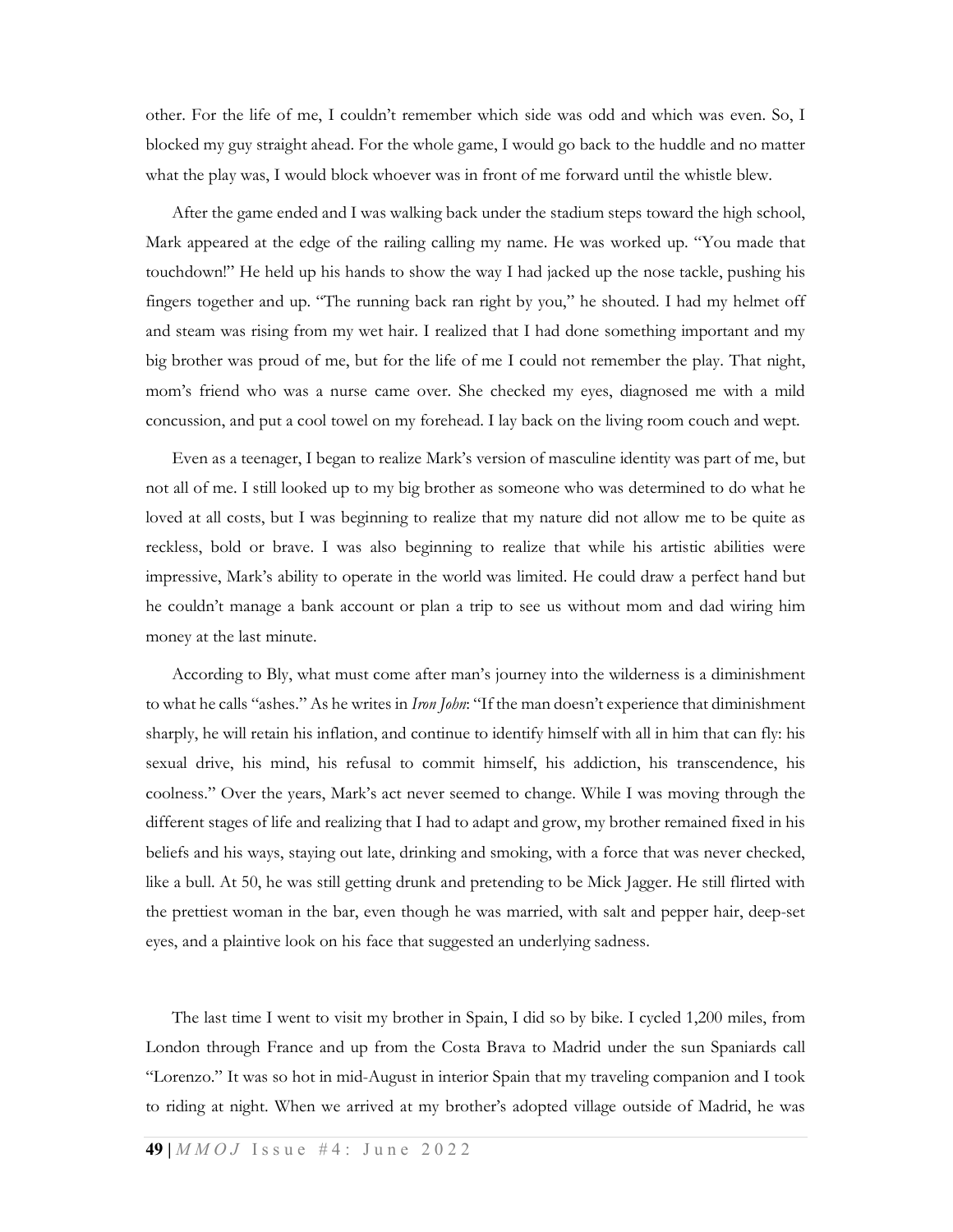proud of my accomplishment, my fortitude. I had ended the trip at his apartment because I expected affirmation, recognition of my physical prowess. When we ran into his friends on the streets of his village, he recounted what I had done in Spanish while gripping the back of my neck, his little brother.

## "Fuerte, no?"

They stepped back to take a second look at me. "Como burro," they said. Like a mule.

When he took me to his studio to admire his latest paintings, the smell of oil-based paint was overwhelming. He flipped through canvases and displayed paintings for me to consider one at a time, pulled them out and placed them on a homemade three-legged stand with wheels. The light was always an issue for me, the way faces were smudged out and boundaries were dim and glossy between figures and their landscapes. He painted torsos of Christ on the cross, the body like twisting meat. Everything seemed like a flashback from a dark acid trip, transients gathered on a mountainside, looking out past the light of the fire circle toward the viewer, or a dark figure alone in the woods, dressed the way my brother dressed in a dark overcoat, the black collar turned up against the cold.

Why would someone capable of painting with such exact detail make his scenes purposefully blurry? Why would he blot out faces and empty expressions of their detail? Why was the landscape such a wasteland? It felt in a strange way like his ideal of a dreamlike purgatory. The subjects were all variations of my brother and his friends, but without faces, walking with a crowd of villagers up a hill, part of some kind of afterlife exodus, following entranced hordes toward a mythic force, a burning glow on the horizon. He pulled them out one at a time and lay them on a paint-spotted rolling table for me to take in and appreciate.

"Amazing," I said. "Beautiful."

• • •

I had not seen my brother for years when mom suffered a massive stroke and suddenly died. Mark arrived for the memorial with a scar under his chin where a Spanish mugger had held his blade demanding money. Drunk and magnanimous, no doubt, Mark talked the guy out of robbing him, befriended him and offered to treat him to a slice of pizza at a place down the street. The mugger took him up on the offer and then, as they walked away from the restaurant and turned into a dark alley, he robbed my brother at knifepoint and left him with blood running down his throat.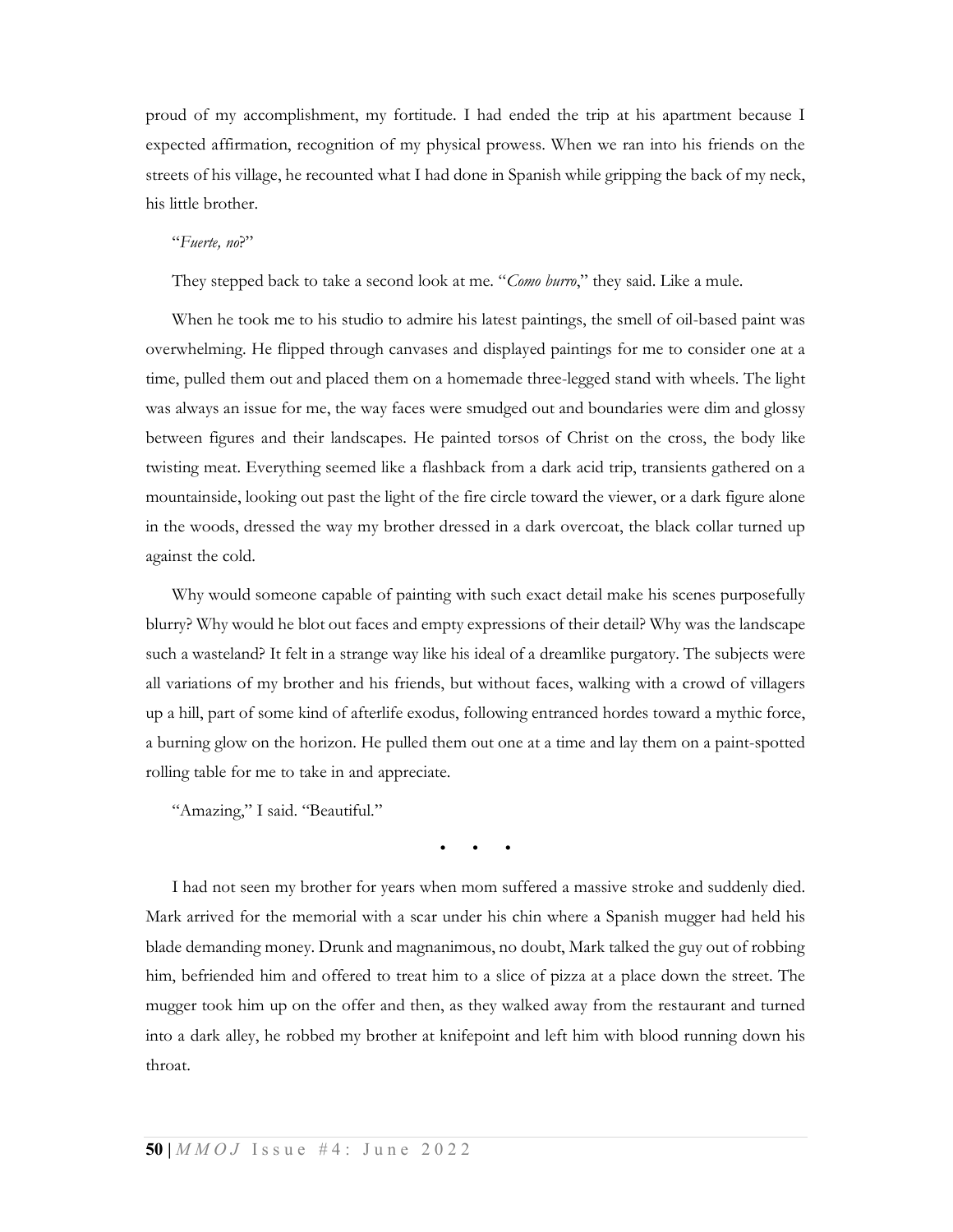Back in our hometown in the Midwest, Mark seemed even more reckless and dangerous than I remembered. One night, we went out drinking and ended up at the local bikers' bar. While I talked with a friend at the bar, my brother started dancing with a beautiful college student in front of her friends. At some point the student's friends started hassling Mark, until he finally told one of them to "fuck off" at which point a short guy with red hair ripped off his t-shirt, prepared to fight. I didn't know what was happening until, from across the crowded bar, I saw a woman we had met earlier that night mouthing to me, "your brother," and pointing to a spot where a circle had formed on the dance floor.

When I worked my way through the crowd, Mark stood doubled over across from this shirtless redheaded guy, laughing. The rest of the people on the dance floor had cleared out around the two of them. I grabbed my brother by his European overcoat and pulled him out of the bar and onto the downtown sidewalk. It was 1:30 in the morning. The stoplights were flashing red one way, yellow the other.

"What did that guy want me to do, recommend a personal trainer?" my brother said. He tried to joke but he was obviously roused up, ready to go.

I was pissed. "What the fuck, Mark?" But he was inside his head.

"Jesus, did you see that guy? Give me a fucking break, man."

Three days later, when we left after mom's memorial, my brother remained at our childhood house to clean up. My wife Maria wrote a list and went over it with him. Empty the refrigerator. Get all the beer out of the metal barrel out back so it doesn't freeze and explode. Turn the lights out when you leave. Lock the door.

When the housekeeper called a few days later, she sounded like she was in shock. "Is someone still here?" she asked. Newspapers littered the floors. All the lights in the house were on. The refrigerator was overflowing with memorial leftovers. The oven was on broil. "The oven was on broil?" I freaked out and called my brother in Spain. I yelled at him like I never had in my life. "You're fucking up!" I said. "If mom and dad were alive, they would tell you the same thing!" I told him he was a dangerous bully. I said he was incapable of thinking about anyone but himself. Then, before he could respond, I hung up.

I had new responsibilities as executor of my parents' estate. Suddenly, Mark's antics seemed less fun and more consequential. He insisted that we wait to clean out and sell the house, the same house he had almost burned to the ground a few weeks earlier. He wanted to fly to his hometown one more time, to stay at his childhood home with his Spanish wife and son. He had a vision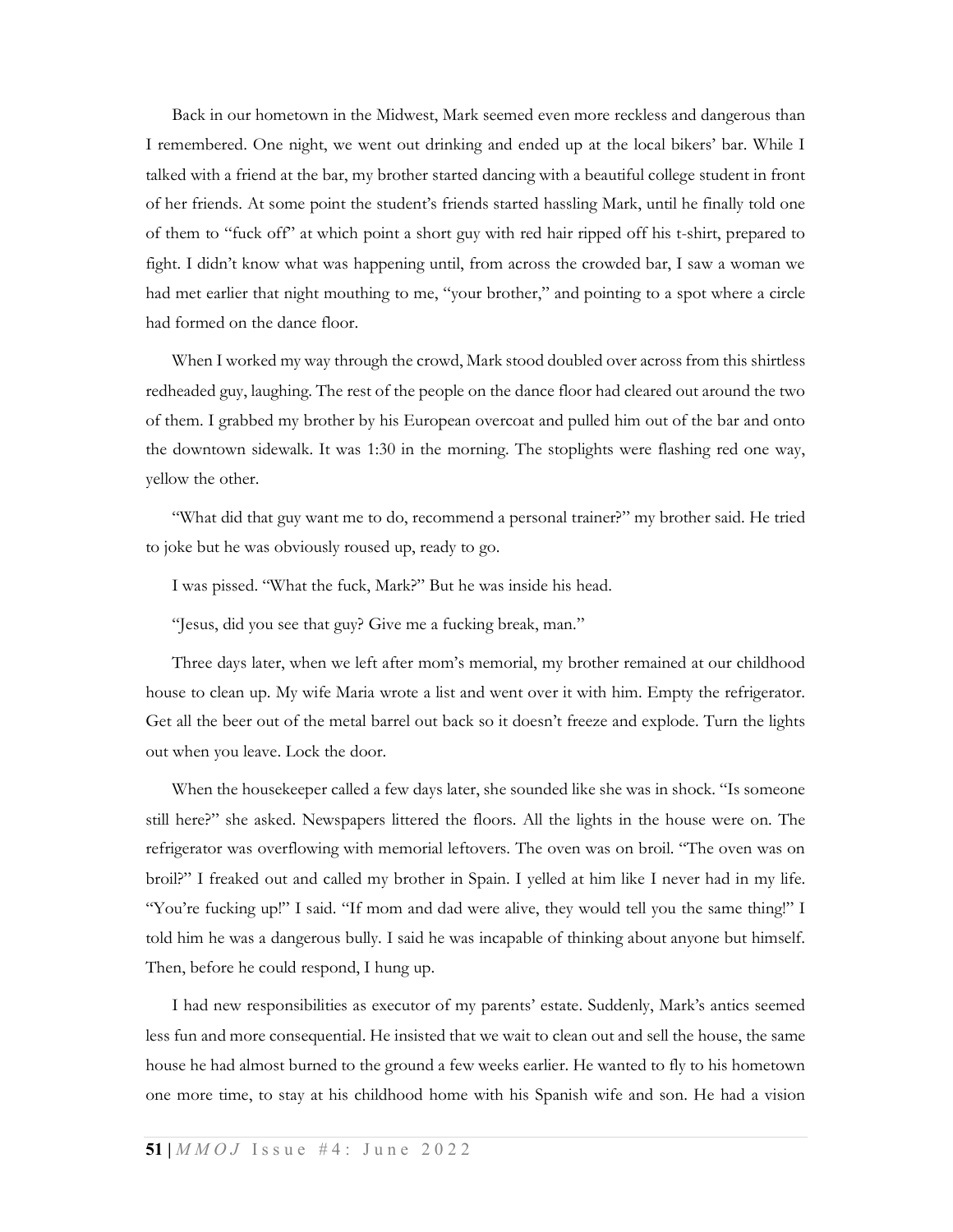locked in his mind of how it should go. The home-selling season is in the spring, I told him. "You can't live there. You can't stay there." He was incensed. "Why not? Why does everything have to happen so fast?"

At that point, I had come to see my brother as an obstacle and a threat to my new responsibilities as my parents' executor. He had almost burnt the house down, the house I was charged with cleaning and selling. Now he was threatening to screw everything up and come to the Midwest with his Spanish wife and toddler. He was going to bring crazy back into the process. At that point, I had grown weary of his flask-gulping, bar-fighting ways, enough of his Mick Jagger imitations, late-night pool playing, cigarette smoking, drunk-driving self.

Mark felt slighted because I was his little brother, but I was in charge. He demanded to be consulted about everything I was doing – selling homes, distributing money, liquidating assets. But he was hopeless with anything that had to do with the mainstream world he had abandoned. He had made his choice and carved out his artist's life. How could he take part in conversations about property taxes or real estate agents when he couldn't be trusted to turn off the oven? At first, I tried to explain things – how the academic hiring calendar affects the real estate market, what happens to insurance premiums when a house is designated "uninhabited." He demanded to see a record of all the deposits into mom's accounts. He insisted that I mail him copies of all the real estate transactions. He found a way to assert himself into the process, even if it was merely symbolic.

Determined to sell the house before Mark could screw up the process, I flew home over spring break to clean it out without him. Along with my wife and my middle brother, we sorted through boxes of Christmas decorations and carted dusty rollaway beds out of the attic. We took carloads of clothes, board games, baskets and kitchenware to Goodwill. We filled the car with books for the local library – a set of leather-bound Britannica encyclopedias, philosophy textbooks, novels by Richard Russo and paperbacks by Jack London. We found crutches and letterman jackets, home movies on film that we didn't have the right camera to view.

I was on my way out the door when my parents' phone rang. It was Mark calling from Spain and he was pissed. "How could you do all that without me?" He insisted he was still coming in June with his family. I told him we had been very conscientious and put his things in a corner of the garage to sort through. "So, I should be thanking you?" He asked, incredulous. My head was pounding. "We did what we had to do. You don't seem to understand how this process works. We couldn't have you living here when we're trying to sell the house." "Why not?" He asked. "What is the fucking hurry?"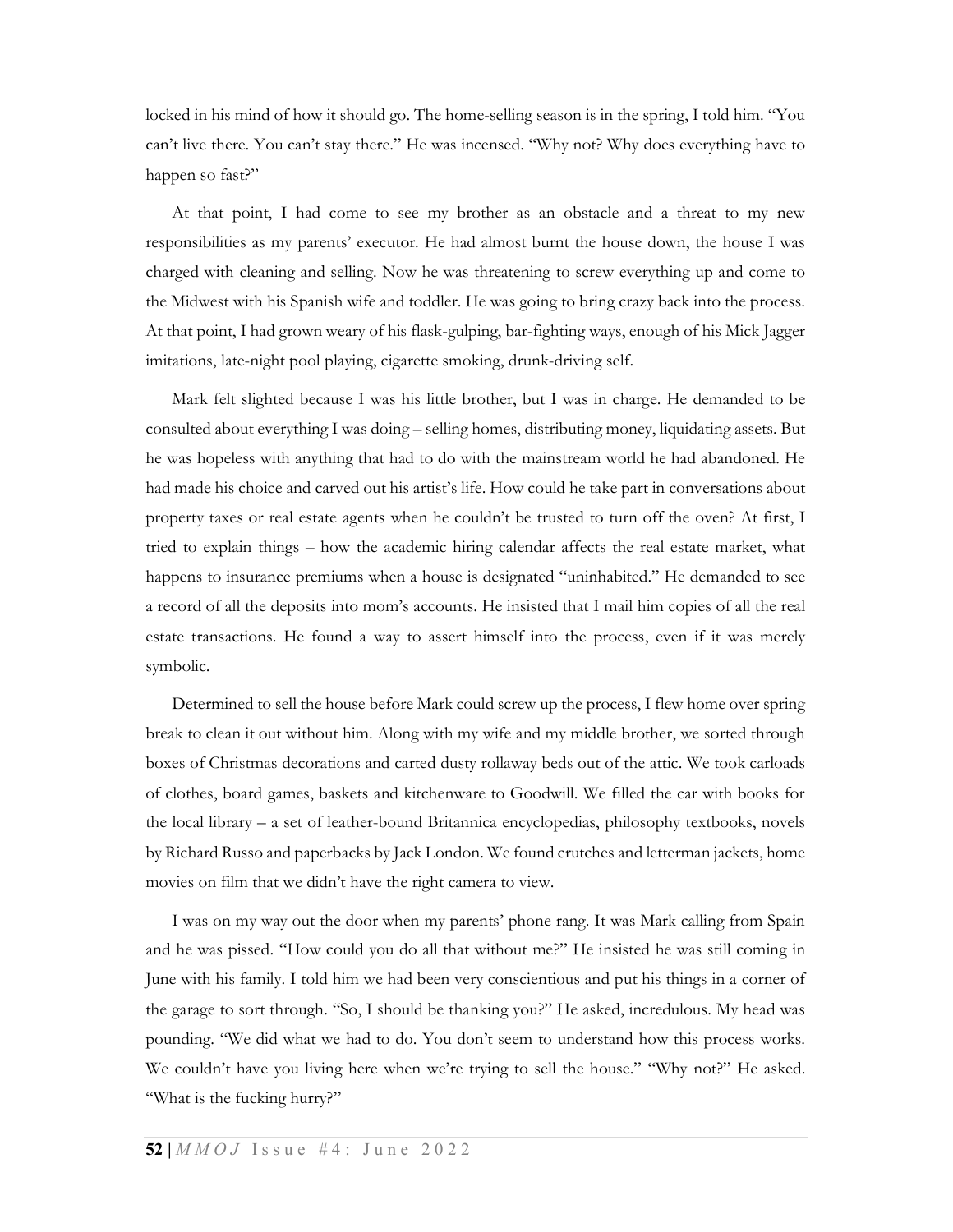I could have tried to explain everything again – the home insurance premiums for uninhabited homes, the way the selling season works in a college town, how academics get hired in February and then look for homes in March, April and May. I could have tried to accommodate my oldest brother despite his lack of accommodation toward me or anyone else, but I had been working straight for nine days, stumbling across possessions from my childhood, struggling with decisions about what to do with a lifetime of scholarly work that our father had so meticulously classified and preserved. I didn't have the energy, physical or emotional, to argue with my incensed Spanish brother.

I can't remember what he was saying exactly or how I was responding, but I remember at one point he said, "You might as well conclude that last statement with, 'Whatever.'" And that is what I was thinking at that moment. Do what you're going to do and I'll do what I'm supposed to do and I'll try to make sure you don't sabotage the home sale in the process. Whatever.

• • •

More than 10 years have passed since then. Our childhood home is sold, the distributions have been made, the estate settled. On the rare occasions when I speak with Mark, he remains charming and passionate, interested in my life, but in ways I don't expect, ways that catch me off guard. I know I hurt Mark deeply by emptying our childhood home without him. He would have reveled in the nostalgia of that process, of going through boxes and finding things he remembered, colorful, smooth granite he had put through the electric rock polisher, the tiny painted football players he would arrange on the vibrating metal playing field with goalposts at each end.

Robert Bly points out that the goal of a young man's initiation is not to be the Wild Man, but to be with the Wild Man, who is a guide out of the comfortable and into a new world of independence and choice. Maybe Mark was my Wild Man, my Iron John, as I ventured out of the protective home where we both grew up and began to test my limits and discover my purpose. In Spain, he took me under his wing and guided me through a masculine realm where the ultimate test of manhood was to stand before a 1,600-pound bull and direct its charge around you, to brush up against death as it moved past, to feel its power without being impaled by its horn, to look into black eyes that lack reflection or compassion, like madness.

In the Greek version of "katabasis," the hero ventures into the supernatural underworld, but the trip down is followed by an ascent, an "anabasis" which brings him back to the world of the living. Odysseus ventures to the land of the dead where he encounters the souls of his predecessors, kings, queens and Gods. But what makes his venture complete is his return to the land of the living and his journey back to Ithaca, informed by the souls who have given him advice